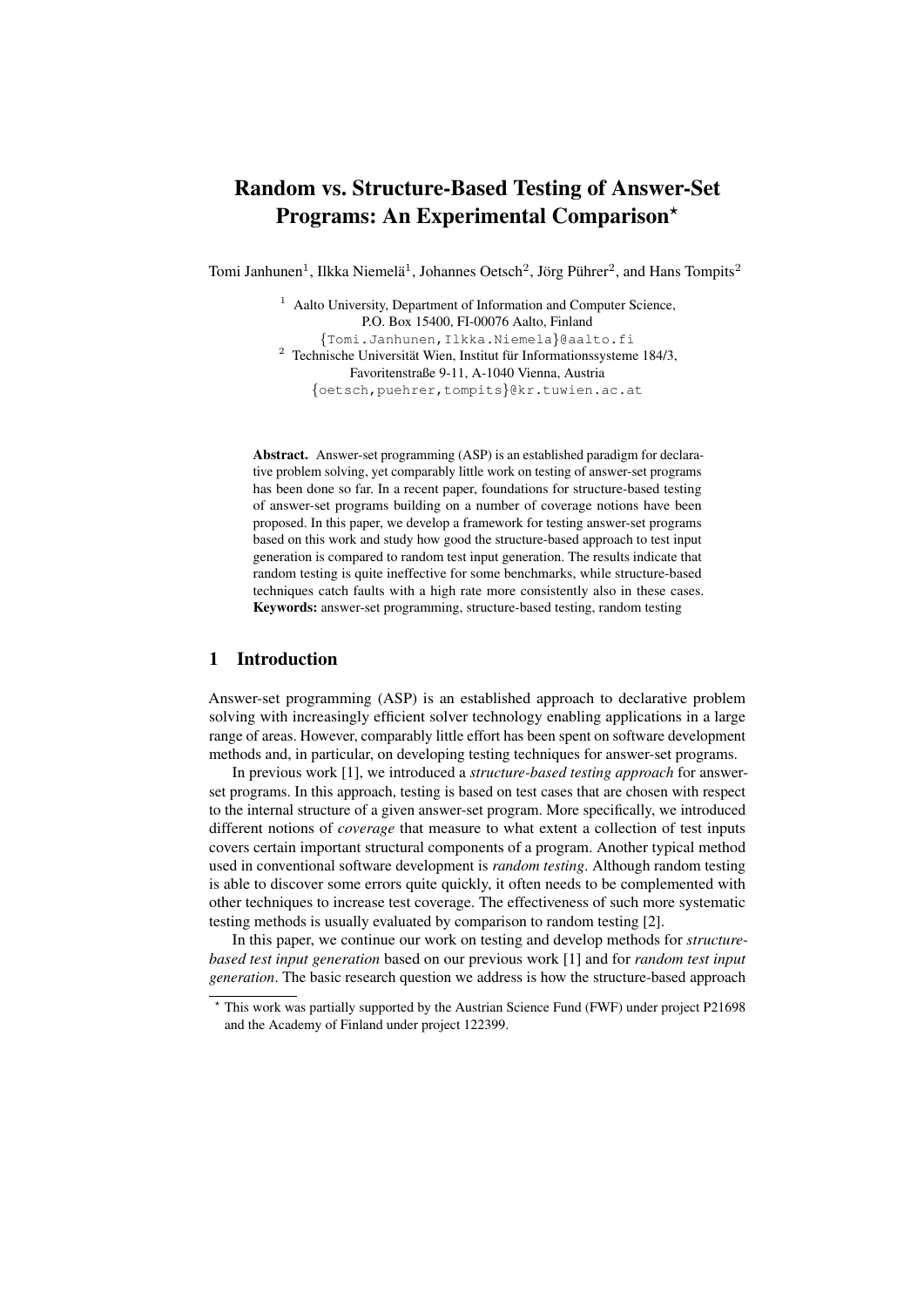to test input generation compares to random test input generation. To this end, we evaluate structure-based and random testing using benchmark problems from the second ASP competition [3]. The evaluation is based on *mutation analysis* [4], i.e., program instances are rendered incorrect by injecting faults according to a mutation model. Then, the two approaches are compared on the basis how well they can catch such faults.

## 2 Background

We deal with a class of logic programs that corresponds to the ground fragment of the Gringo input language [5, 6], which extends normal programs by *aggregate atoms*. The semantics of this class is defined in terms of *answer sets* (also known as *stable models*) [7]. We denote the collection of all answer sets of a program  $P$  by  $AS(P)$ . Given a program P and an interpretation I, the set of *supporting rules of* P *with respect to* I, SuppR(P, I), consists of all rules  $r \in P$  whose body is true in I. Moreover, for an ordinary atom a,  $Def_P(a)$  is the set of *defining rules* of a in P, i.e., the set of all rules in P where a occurs positively in the rule head (possibly within an aggregate atom).

We next review some definitions related to testing logic programs [1]. With each program P, we associate two finite sets of ordinary atoms,  $\mathbb{I}_P$  and  $\mathbb{O}_P$ , which are the respective input and output signatures of P. A *test input*, or simply *input*, of P is a finite set of atoms from  $\mathbb{I}_P$ . Given some input I of P, the *output* of P with respect to I,  $P[I]$ , is defined as  $P[I] = \{S \cap \mathbb{O}_P \mid S \in \text{AS}(P \cup I)\}\)$ . Moreover, a *specification* s for P is a mapping from the set of test inputs of P into sets of subsets of  $\mathbb{O}_P$ . P is considered to be *correct* with respect to its specification s if  $P[I] = s(I)$  for each test input I of P. Moreover, we define (i) a *test case* for P as a pair  $\langle I, O \rangle$ , where I is an input of P and  $O = s(I)$ , (ii) a *test suite* for P as a set of test cases for P, and (iii) the *exhaustive test suite* for P as the collection of all test cases for P. We say that P *passes* a test case  $T = \langle I, O \rangle$  if  $P[I] = O$ , and P *fails* for T otherwise; and P passes a test suite S if P passes all test cases in  $S$ , and  $P$  fails for  $S$  otherwise.

Given a program P and an input I of P, a proper rule  $r \in P$  (i.e., a rule which is not a constraint) is *positively covered* (resp., *negatively covered*) by I if  $r \in \text{SuppR}(P, X)$ (resp.,  $r \notin \text{SuppR}(P, X)$ ) for some  $X \in \text{AS}(P \cup I)$ . A non-empty definition  $\text{Def}_P(a)$ of an ordinary atom a appearing in P is *positively covered* (resp., *negatively covered*) by I if there is some  $X \in AS(P \cup I)$  such that  $a \in X$  (resp.,  $a \notin X$ ). On the other hand, a constraint  $c \in P$  is *covered* by I if the body of c is true in some answer set  $X \in AS((P \setminus \{c\}) \cup I)$ , i.e., c is temporarily removed from P for this notion. For any of these coverage notions, we say that a test suite S yields *total coverage* on a program  $P$  if each rule (definition, constraint) in  $P$  which is covered (positively and negatively) by an input of the exhaustive test suite for  $P$  is covered by an input from  $S$ .

### 3 Experimental Setup

Our experimental setup involves six steps: (1) selecting some benchmark programs; (2) grounding them to obtain reference programs; (3) injecting faults into the reference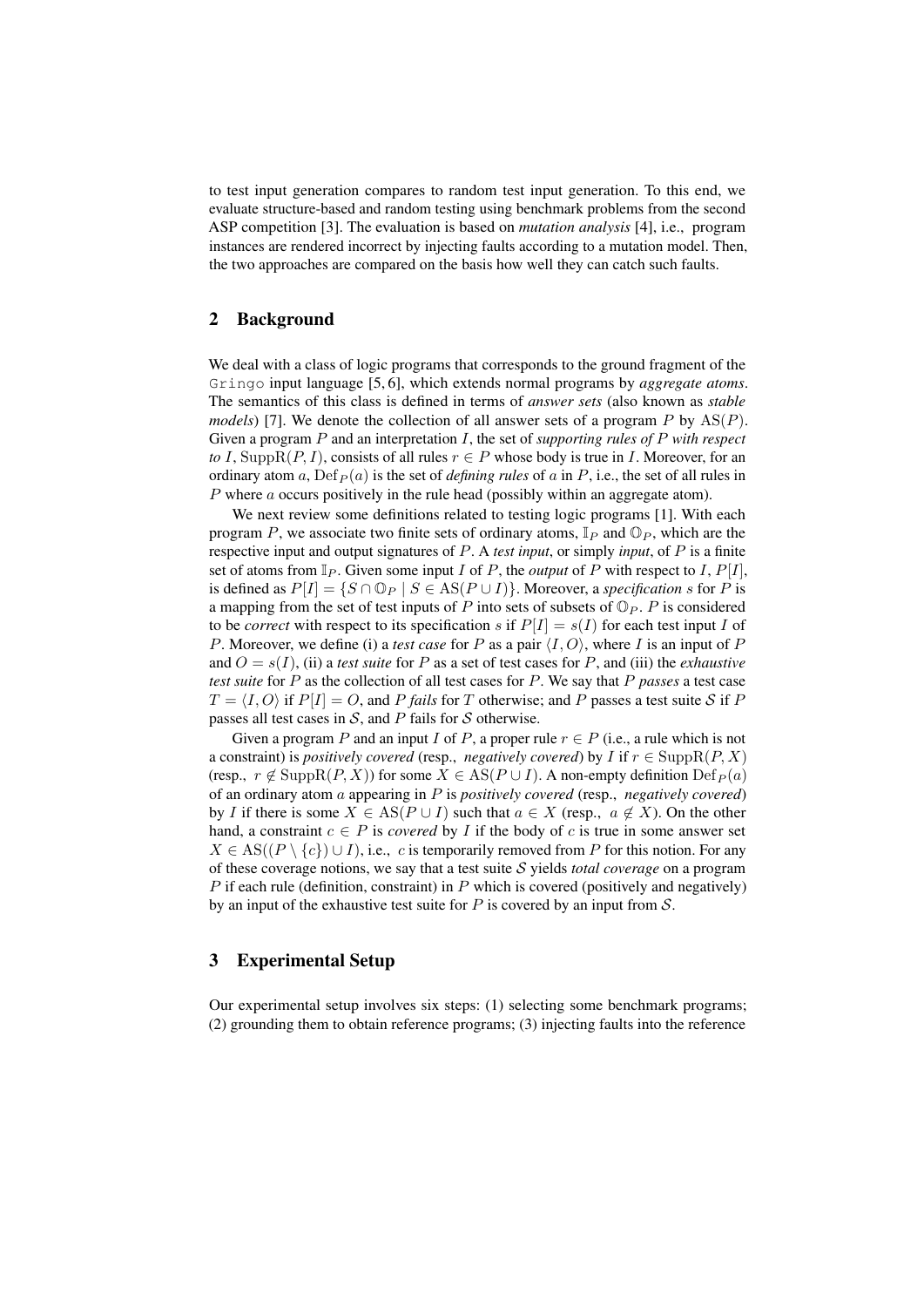programs to generate mutants; (4) generating random test suites for mutants; (5) generating structure-based test suites for mutants; and (6) comparing the resulting test suites. We describe these steps in more detail in what follows.

(*1*) *Selection of Benchmark Instances.* We consider programs from the benchmark collection of the second ASP competition [3] for our experiments. In particular, we selected the problems *Maze Generation*, *Solitaire*, *Graph Partitioning*, and *Reachability* to represent typical program structures in ASP. The Maze Generation problem is about generating a maze on a two-dimensional grid. The problem encoding is prototypical for the guess-and-check paradigm in ASP and involves inductive definitions to express the reachability conditions. A distinguishing feature of this problem is that solutions are partially fixed in the input and completed in the output. Solitaire is a simple planning game that is played on a grid with 33 cells. The structure of the encoding is slightly simpler than for Maze Generation since no positive recursion is involved. Graph Partitioning is a graph-theoretical problem about partitioning the nodes of a weighted graph subject to certain conditions. It is representative for hard problems on linked data structures that involve integer calculations. Finally, the objective of the Reachability problem is to exhibit a path between two dedicated nodes in a directed graph. Reachability is a representative for problems solvable in polynomial time. The central aspect is to efficiently compute the transitive closure of the edge relation of the input graph.

(*2*) *Grounding.* Since our testing approach is defined for propositional programs, we need to ground the programs from Step (1). Uniform ASP encodings usually involve a natural parameter that allows one to scale the size of ground instances. For Maze Generation, we used a bound on the size of the grid of  $7 \times 7$  to obtain a finite grounding. Since Solitaire is a planning problem, we parameterized it by setting the upper bound on the lengths of plans to 4. For Graph Partitioning, since it takes graphs as input, one natural scaling parameter is a bound on the number of nodes which we fixed to 7. Furthermore, we fixed a bound of 3 on the maximal number of partitions and a bound of 20 on maximal weights assigned to edges. For Reachability, we fixed an upper bound of 6 on the number of nodes as the scaling parameter. We refer to the ground program obtained in this step as *reference program* since it later serves as a *test oracle*, i.e., as a method to determine the correct output given some input.

(*3*) *Fault Injection.* Based on grounded encodings from the ASP competition, we follow an approach that is inspired by *mutation analysis* [4]. In this step, we apply certain *mutation operations* on a program to obtain versions, so called *mutants*, where small faults have been injected. Intuitively, mutation operations mimic typical mistakes made by a programmer like omission of certain elements or misspelling of names. In particular, we generate different classes of mutants, one class for each mutation operation. To this end, we consider (i) deleting a single body literal, (ii) deleting a single rule of a program, (iii) swapping the polarity of literals, (iv) increasing or decreasing the bound of an aggregate by one, and (v) replacing an atom by another atom appearing in the program. For each grounded benchmark encoding, we generated different classes of mutants, in particular, one class of mutants for each mutation operation. The bound modification was not applied to the Maze Generation and Reachability instances which do not involve aggregate atoms nor bounds. Each mutant was generated by applying a mutation operation precisely once. Each class consists of 100 mutants which are publicly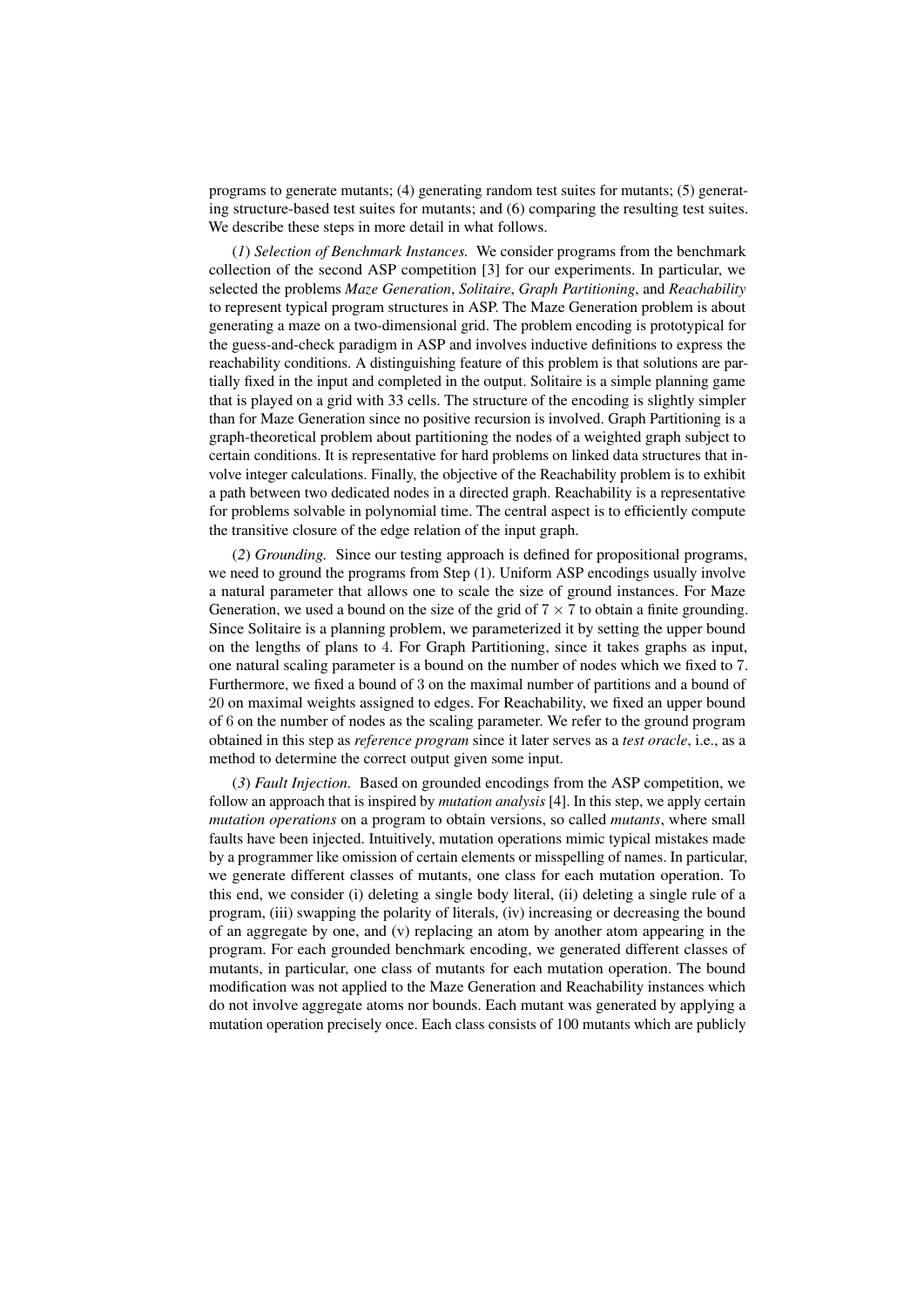available.<sup>3</sup> We used dedicated equivalence tests [8] to eliminate equivalent mutants that cannot be distinguished from the reference program by any test input.

(*4*) *Random Test Suite.* In software testing, a rigorous theoretical analysis of the fault detection capabilities of systematic testing methods is practically infeasible. What usually is done is that systematic methods are compared to the *random-testing standard* [2]. Random testing means that test inputs are randomly selected from the input space usually a uniform distribution is used. For each benchmark problem in our experiments, we formalized the preconditions as a simple program mainly consisting of integrity constraints. Any model of such a program constitutes an admissible input, i.e., one which is consistent with the preconditions of the encoding. Hence, the task of generating admissible random inputs can be reduced to computing uniformly-distributed answer sets of logic programs.

Our approach to random testing is to incrementally and in a highly randomized way build an answer set of the program that formalizes the preconditions of a benchmark problem. The algorithm takes a program  $P$  with input signature  $\mathbb{I}_P$  and generates a random test input I for P such that  $P[I] \neq \emptyset$  incrementally starting from the empty set. For each atom from  $\mathbb{I}_P$ , one after the other, we decide by tossing a coin whether or not it should be contained in the final input. Furthermore, we always check if such a decision allows to proceed in a way that the final input is consistent with the program. This check is realized using ASP and a method which does not guarantee strictly uniform distribution of inputs as a reasonable compromise. For each mutant of each benchmark class, we generated 1000 random inputs.

(*5*) *Structure-Based Test Suite.* We next review our approach to generate test inputs that yield total coverage. First, we sketch how we can use ASP itself to generate covering inputs. Let P be a program with input signature  $\mathbb{I}_P$ . We define the *input generator* for P, denoted IG(P), as the program  $\{a' \leftarrow \text{not } a''; a'' \leftarrow \text{not } a'; a \leftarrow a' \mid a \in \mathbb{I}_P\}$  where all primed and double primed atoms do not occur anywhere else. A program  $P$  is labeled for rule coverage as the program  $LR(P) = \{H(r) \leftarrow r'; r' \leftarrow B(r) \mid r \in P\}$  where r' is a globally new label for each  $r \in P$ . To cover individual rules either positively or negatively, we use programs  $P_r^+ = \text{LR}(P) \cup \{ \leftarrow \text{not } r' \}$  and  $P_r^- = \text{LR}(P) \cup \{ \leftarrow r' \}$ , respectively. Then, the inputs for  $P$  that cover  $r$  positively and negatively are in a oneto-one correspondence with the respective sets  $\{X \cap \mathbb{I}_P \mid X \in \text{AS}(\text{IG}(P) \cup P_r^+)\}$  and  $\{X \cap \mathbb{I}_P \mid X \in \text{AS}(\text{IG}(P) \cup P_r^{-})\}$  of inputs. Similar reductions can be devised for the other coverage notions. The preconditions of each benchmark program  $P$  form a set  $C$  of constraints which can be incorporated to the preceding reductions in this way restricting the reductions to admissible test inputs of  $P$ . Given a mutated program  $P$ , we generate test suites that yield total rule coverage for P using the reduction  $P_r^+$ . We first generate a test suite  $S$  that obtains total positive rule coverage for  $P$ . To this end, we pick a rule  $r \in P$  not yet positively covered and check whether there is an input and a corresponding answer set X that positively covers r. If such an input exists, r is marked as positively covered, if not,  $r$  is marked as positively failed, meaning that no inputs exist that cover  $r$  positively. Then, some simple bookkeeping takes place: any rule that is positively, resp., negatively, covered by the answer set  $X$  is marked accordingly. The procedure iterates until all rules are marked as positively covered or failed. A similar

<sup>3</sup> http://www.kr.tuwien.ac.at/research/projects/mmdasp/mutant.tgz.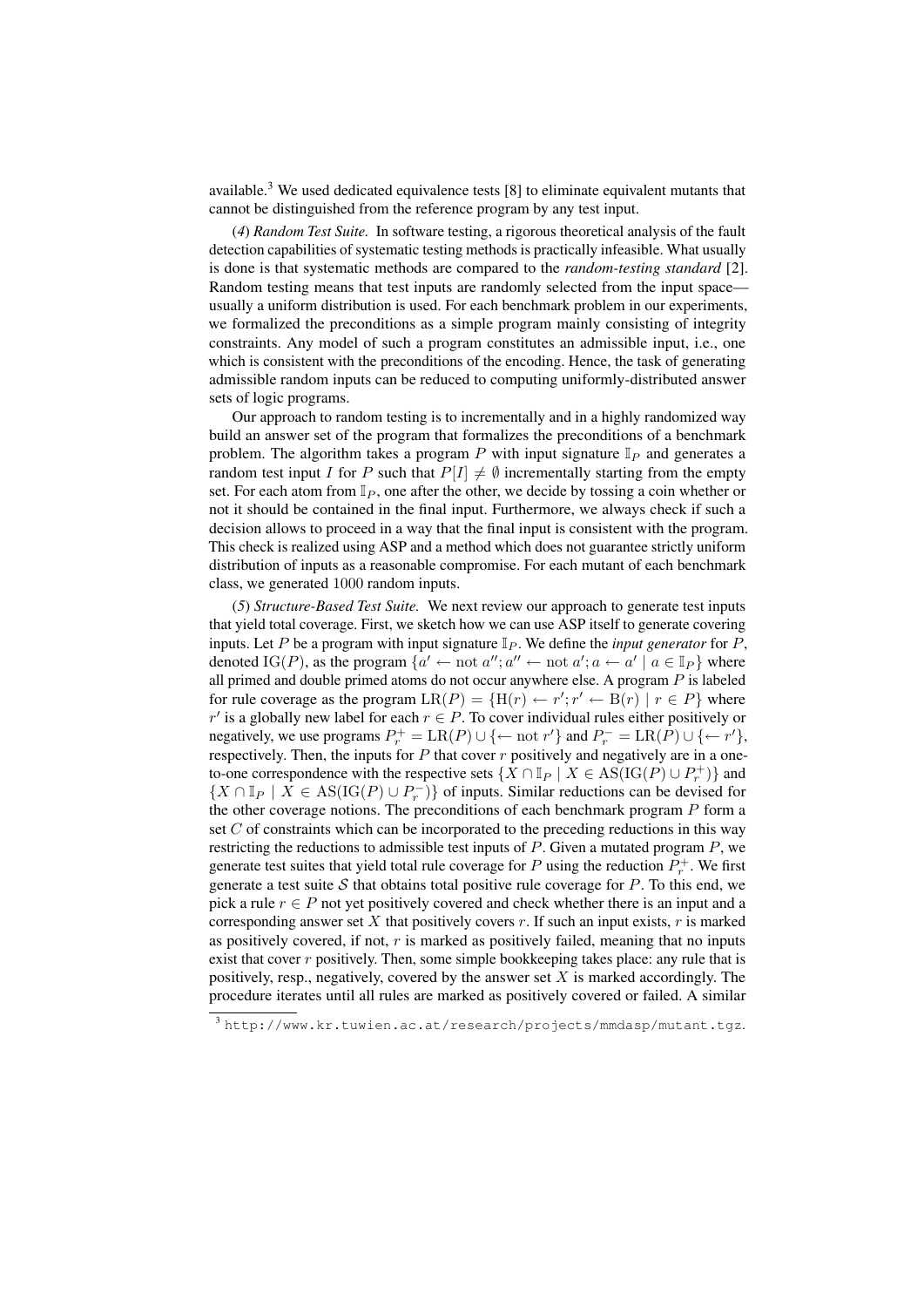|                                  | Maze Generation    |      |      |           |           |       |
|----------------------------------|--------------------|------|------|-----------|-----------|-------|
|                                  | size of test suite | AR   | LD   | <b>RD</b> | <b>PS</b> | Total |
| <b>Random Testing</b>            | 1000               | 0.03 | 0.18 | 0.00      | 0.16      | 0.09  |
| <b>Definition Coverage</b>       | 36                 | 0.67 | 0.63 | 0.74      | 0.78      | 0.71  |
| <b>Rule Coverage</b>             | 85                 | 0.78 | 0.66 | 0.78      | 0.75      | 0.74  |
| <b>Constraint Coverage</b>       | 176                | 0.81 | 0.74 | 0.81      | 0.90      | 0.82  |
| Definition & Constraint Coverage | 212                | 0.86 | 0.87 | 0.85      | 0.93      | 0.88  |
| Rule & Constraint Coverage       | 261                | 0.89 | 0.88 | 0.86      | 0.94      | 0.89  |
|                                  | Reachability       |      |      |           |           |       |
|                                  | size of test suite | AR   | LD   | <b>RD</b> | <b>PS</b> | Total |
| <b>Random Testing</b>            | 1000               | 0.61 | 0.56 | 0.59      | 0.69      | 0.61  |
| <b>Definition Coverage</b>       | 37                 | 0.09 | 0.17 | 0.00      | 0.01      | 0.07  |
| <b>Rule Coverage</b>             | 592                | 0.47 | 0.67 | 0.07      | 0.63      | 0.46  |
| <b>Constraint Coverage</b>       | 36                 | 0.15 | 0.02 | 0.10      | 0.07      | 0.09  |
| Definition & Constraint Coverage | 73                 | 0.21 | 0.19 | 0.10      | 0.08      | 0.15  |
| Rule & Constraint Coverage       | 628                | 0.56 | 0.69 | 0.17      | 0.64      | 0.52  |

Table 1. Catching rates for the Maze Generation and Reachability benchmark.

procedure is then applied to extend  $S$  to obtain total negative rule coverage. The method for the other notions of coverage is analogous. Note that for a program  $P$ , there is a test suite that obtains total rule, definition, or constraint coverage whose size is bounded by the number of rules in  $P$ . Though our method does not guarantee minimality of a test suite, it always produces one within this bound.

(*6*) *Comparison.* Finally, the different classes of test inputs are evaluated with respect to their potential to *catch* mutants, i.e., to reveal the injected faults. To determine whether a mutant passes a test case, we use the reference program as a test oracle. Given a class M of mutants and a test suite  $S$ , the catching rate of  $S$  on  $M$  is the ratio of mutants in M that fail for  $S$  and the total number of mutants in  $M$ .

## 4 Results and Discussion

Our test results in terms of catching rates for the Maze Generation and Reachability benchmarks are summarized in Table 1. The mutation operations studied were atom replacement (AR), literal deletion (LD), rule deletion (RD), and literal polarity swapping (PS). Besides definition, rule, and constraint coverage, we considered the combinations of definition and rule coverage with constraint coverage. The column "size of test suite" in the tables refers to the size of the generated test suites for each mutant class. For the coverage-based suites, the numbers are averages over all test suites in a class.

For Maze Generation, random testing only obtains very low catching rates, while systematic testing yields total rates of up to 0.9 using a significantly smaller test suite. One explanation for the poor performance of random testing is that the probability that a random test input is consistent with a mutant is very low. Inputs that yield no or few outputs for a mutant seem to have a low potential for fault detection. The situation is different for the Reachability benchmark: random testing performs slightly better